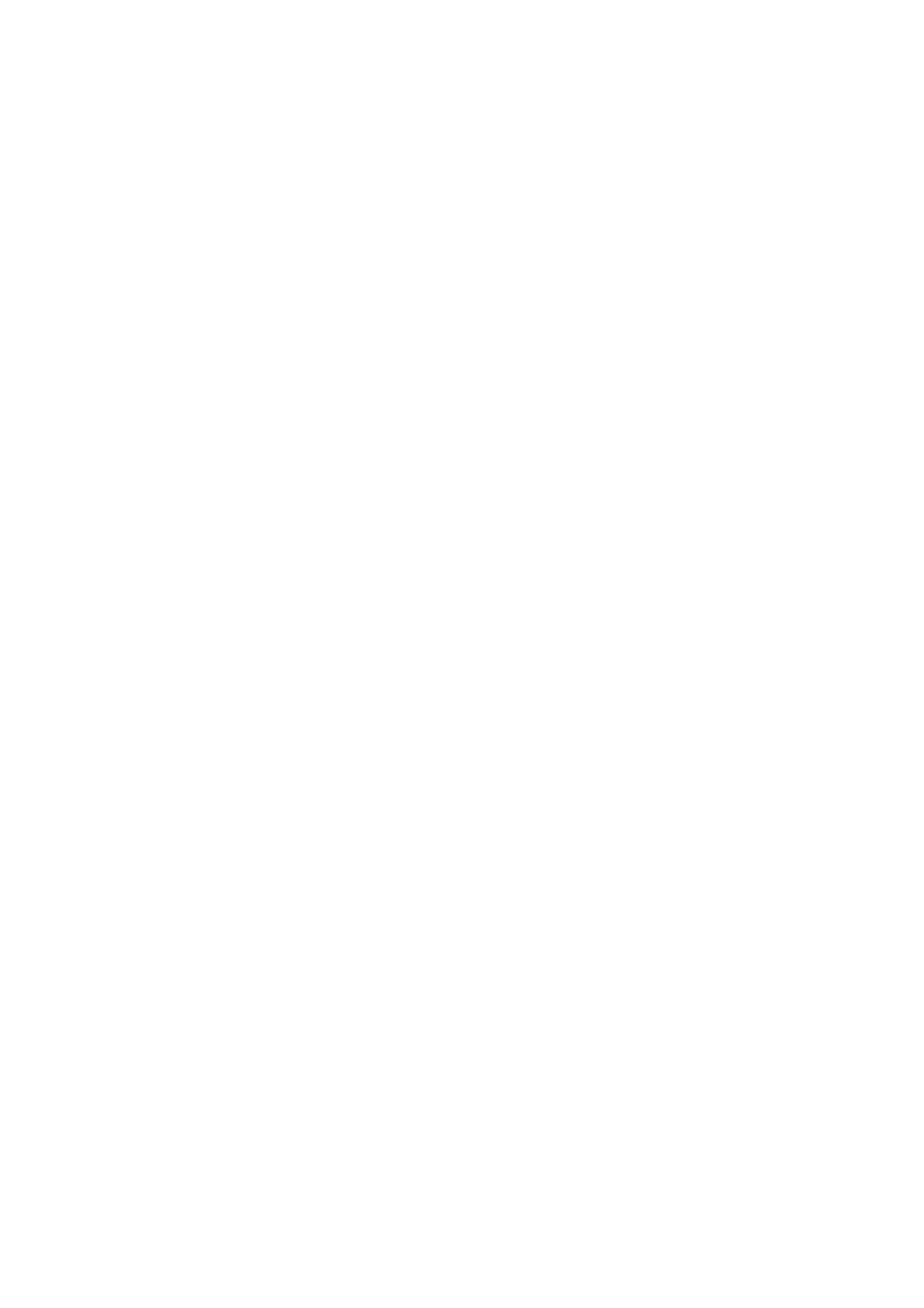*This document has been developed as part of the work of the Working Party N°9 of the Committee on Fiscal Affairs on International VAT/GST Guidelines and relates specifically to the application of VAT/GST to cross-border trade in services and intangibles.* 

*It follows work done by a Technical Advisory Group comprising government and business representatives and sets out some of the basic fundamental approaches to applying value added taxes to cross-border supplies of services and intangibles in a business-to-business context.* 

*Before continuing its work the Committee considered it necessary to obtain input from the wider business community and from other interested parties. As a first step we are therefore issuing an open invitation to you to contribute to this OECD project by providing us with your experience or comments on a number of basic issues that were identified by the Working Party as essential to the development of its work.* 

*Drawing on your comments the Working Party will continue its work, notably as regards the application of the guidelines to more complex situations. An invitation to comment on more complex situations will be issued later this year.* 

*The attention of participants is drawn to the fact that this document reflects work in progress and that solutions or conclusions that are presented should not be considered, at his stage, as part of the guidelines. Draft guidelines will be presented for consultation at a later stage as a result of the work of the Committee.* 

*This document does not necessarily reflect the views of either the OECD nor of its member countries.* 

*We ask you to identify yourself in the questionnaire attached to this document as we may need to followup on your responses. Subject to prior authorisation by the commentators, we may publish some of the contributions received on our internet site.* 

*Input can be provided by individuals or on a more collective basis by industry bodies or by professional advisory firms. Should you need further information please do not hesitate to contact David Holmes, Head of Consumption Taxes Unit (David.Holmes@oecd.org) or Stéphane Buydens, Administrator (Stephane.Buydens@oecd.org).* 

*Please send your reply either by mail, fax or e-mail to the following address by 30 April 2008:* 

*David Holmes Head of Consumption Taxes Unit CTP/TAE OECD Center for Tax Policy and Administration 2, rue André Pascal 75775 Paris Cedex 16 France* 

*Fax: +33(0)1.44.30.61.36 E-mail: David.Holmes@oecd.org with copy to Stephane.Buydens@oecd.org*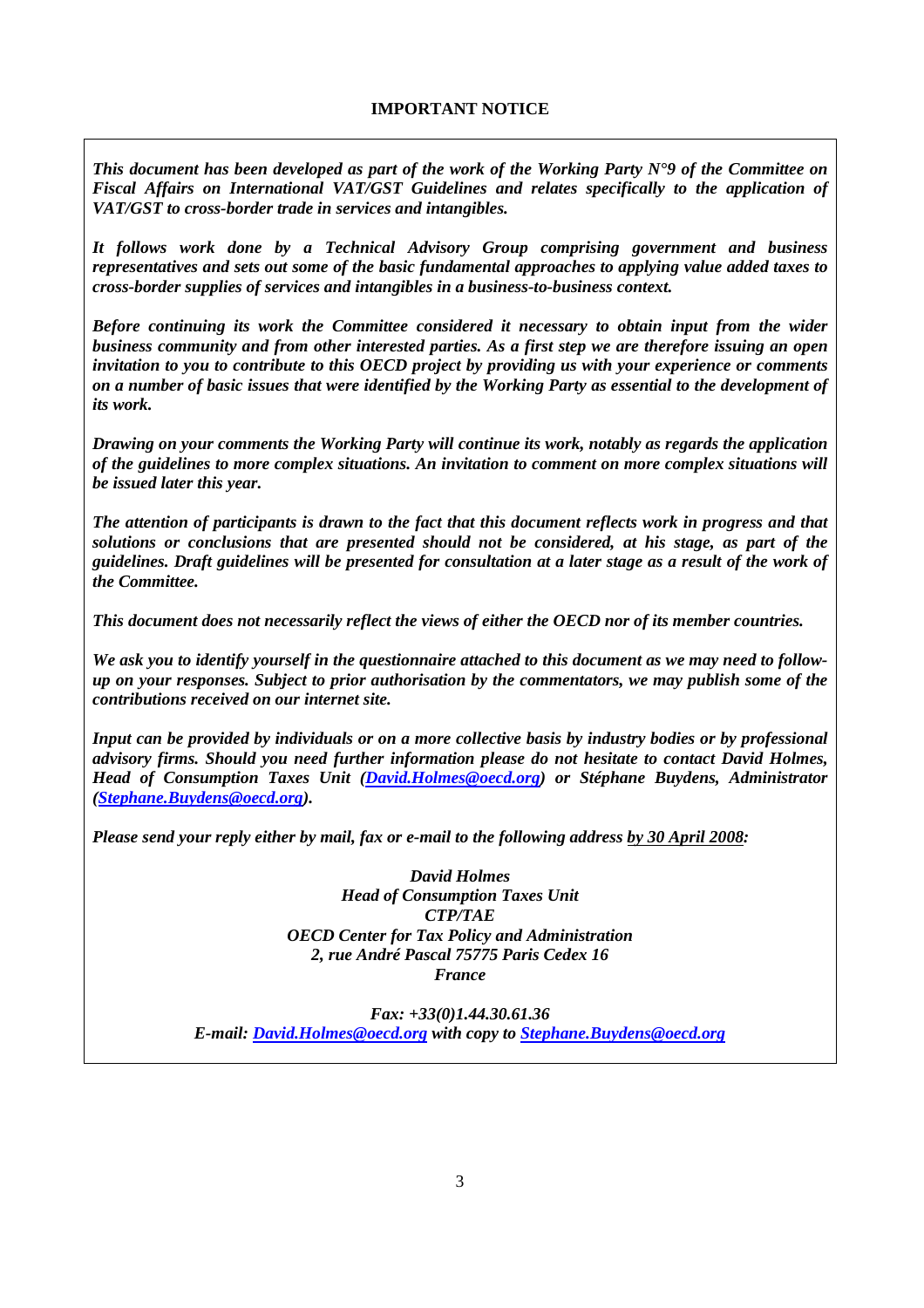#### **EMERGING CONCEPTS FOR DEFINING PLACE OF TAXATION FOR CROSS-BORDER SUPPLIES OF SERVICES AND INTANGIBLES**

#### **1. Introduction and Background**

1. Value added tax and goods and service tax (hereinafter referred to as VAT/GST) have evolved in a fragmented manner which has resulted in models emerging under which tax is based on different principles in different countries. In itself this does not create taxing tensions and even where goods are traded cross border, principles have emerged which seek to tax only once. The ability to trade services across borders is a more recent development and one which is not always easily assimilated into current models. Historically different principles of taxation - notably origin and destination - can create situations where double taxation or double non-taxation arise.

2. The scope of this paper is limited to VAT/GST taxation of international trade in services and intangibles. As such it does not seek to modify rules for trade within a country or tax system. It does not cover other forms of consumption taxes such as sales taxes or specific service taxes.

3. This paper builds on the following principles, as agreed by the Committee on Fiscal Affairs  $(CFA)$  in January 2006<sup>1</sup>:

- For consumption tax purposes internationally traded services and intangibles should be taxed according to the rules of the jurisdiction of consumption;
- The burden of value added taxes themselves should not lie on taxable businesses except where explicitly provided for in legislation.

4. Further, there is agreement that defining place of taxation under a "pure consumption" test would, in most cases, be impractical and approximations ("proxies") should be used as practical means for determining the place of consumption. In most situations, the place of consumption should be deemed to be the jurisdiction where the customer is located ("Main Rule").

5. The aim is to establish how the main rule for the taxation of internationally traded services and intangibles, which ensures that they are not subject to VAT/GST in more than one jurisdiction, should be applied. This application should result in the jurisdiction that has the right to tax the supply deciding whether or not any tax is due. It is recognised that there will be situations where the main rule will not work or where it would not achieve a logical result. In those cases, specific rules will be needed, but these should be limited as far as possible. Such situations may result in the business customer incurring VAT/GST charges in a country other than where it has a taxable presence and as such, provisions will need to be made for refunding VAT/GST where applicable, and for resolving disputes as to which tax regime has the right to receive the VAT/GST.

#### *Aim of this paper*

6. This paper sets out to explore how the Main Rule might work through a number of relatively simple business scenarios. In doing so, it aims to confirm the way in which the rule works for supplies between separate legal entities (whether related or unrelated according to ownership). At this stage the examples are relatively simple in order to allow a thorough understanding of the way the main rule works. Later papers will consider cases that are more complex and where application of the main rule may be more difficult. The paper takes a step by step approach, building from very simple scenarios and then progressively adding elements of complexity. It recognises that in order to ensure common understanding

<sup>|&</sup>lt;br>|<br>|

Luxembourg has a reservation on the first principle.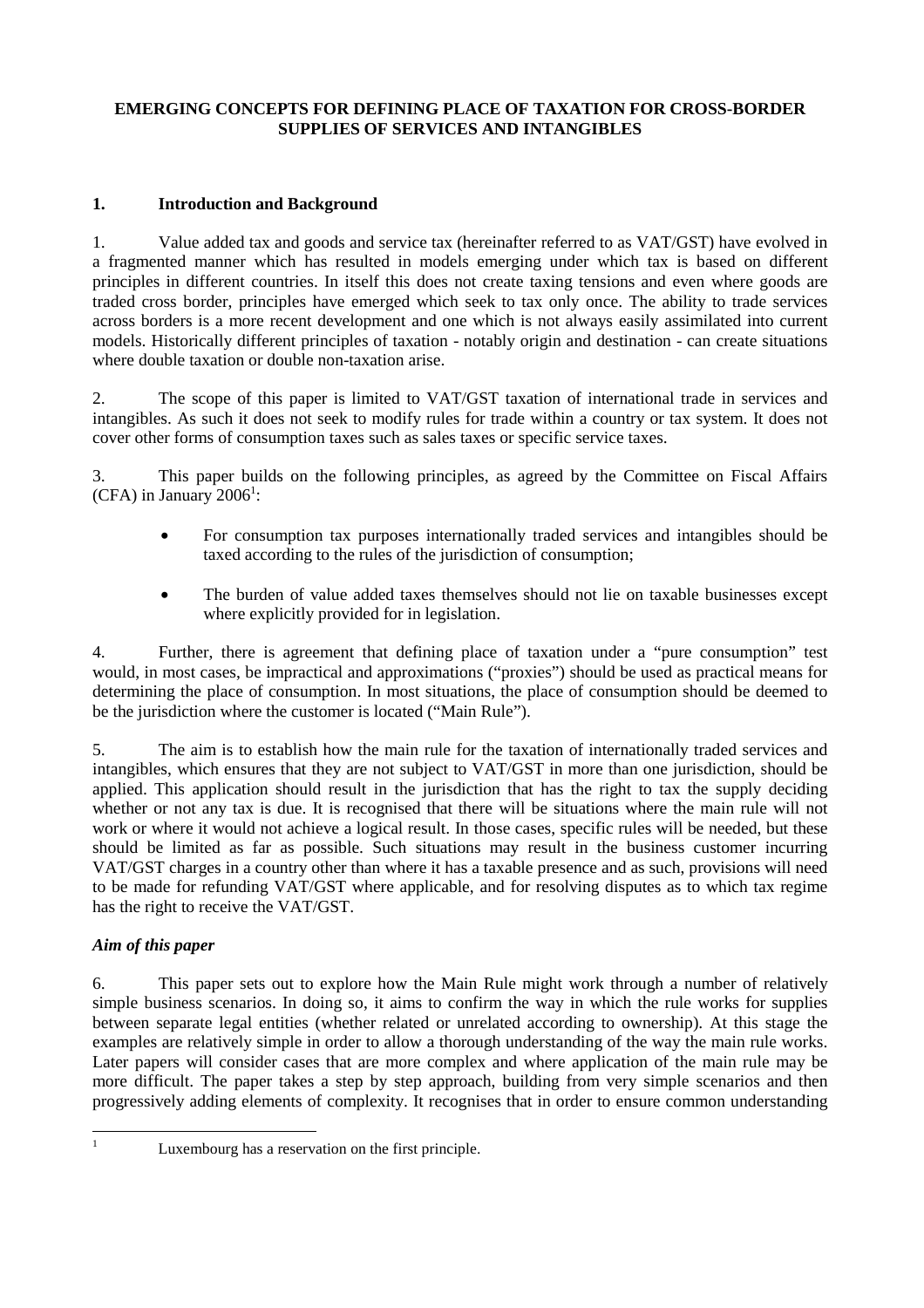and agreement there are limitations on complexity that need to be observed at this stage. Therefore a number of conditions are applied:

- In each of the scenarios paragraph 2 and the principles in paragraphs 3 and 4 are applied;
- Only business to business supplies are considered<sup>2</sup>;
- Operations in all scenarios are based on and supported by legitimate and bona fide economic substance;
- The scenarios focus on an ideal regulatory environment; existing legislation and practices are ignored; and
- All scenarios are between separate legal entities whether related by common ownership or not.

7. A number of issues have not been dealt with at this stage. These include, for example, fraud and avoidance, distortion of competition, and situations involving businesses with establishments in different countries. These issues will be considered later once the fundamental concepts that emerge from the simple models and examples have been understood and agreed. It may well be that some of the findings of this paper will not be applicable in all situations, for example, fraud, double taxation or unintentional double non-taxation.

#### **2. Underlying concepts**

8. VAT/GST is generally charged at all stages of the economic process, but with the provision of a mechanism enabling firms to offset the tax they pay on their own purchases of goods and services (input tax) against the tax they charge on their sales of goods and services (output tax). Accordingly, most businesses can recover all, or most, of the input tax they pay as an offset against the output tax they charge. However, customers who are not identified for VAT/GST, or are not required to be so identified and report (e.g., businesses below the turnover thresholds that apply in some countries or private consumers), cannot recover the tax. Moreover, under most VAT/GST systems even businesses identified for VAT/GST or suppliers that make supplies of goods or services that are exempt from VAT/GST can recover input tax only to the extent that they also make taxable supplies. Similarly, as a matter of tax policy, some systems deny or restrict recovery of input tax incurred on particular expenditures e.g. cars or business entertainment, to reflect non-business or private use. This unrecoverable tax is an intentional part of the VAT/GST system. Customers to which recovery of input tax is denied in such circumstances are treated as if they are final consumers.

9. The main rule defines the place of taxation on the basis of customer location and in normal circumstances should be applied to determine the place of taxation. The identity and the jurisdiction where the customer to which the supply is made is located will then be normally supported by the relevant business agreement<sup>3</sup>, as it is expected that business agreements generally reflect the underlying transactions and financial flows. Only in specified or exceptional circumstances should the place of taxation vary from the main rule.

 $\frac{1}{2}$ 

Cross-border supplies to businesses and organisations not required to identify and report for VAT/GST purposes (in countries that have a VAT or GST system that requires identification) will be considered later as these raise specific issues.

 $3$  For the purposes of this paper and the simple examples considered, "business agreement" is taken to mean any agreement, regardless of form, between persons acting in a business capacity that underlies the provision of a supply. (In most cases, documentation will reflect the existence of the business agreement.)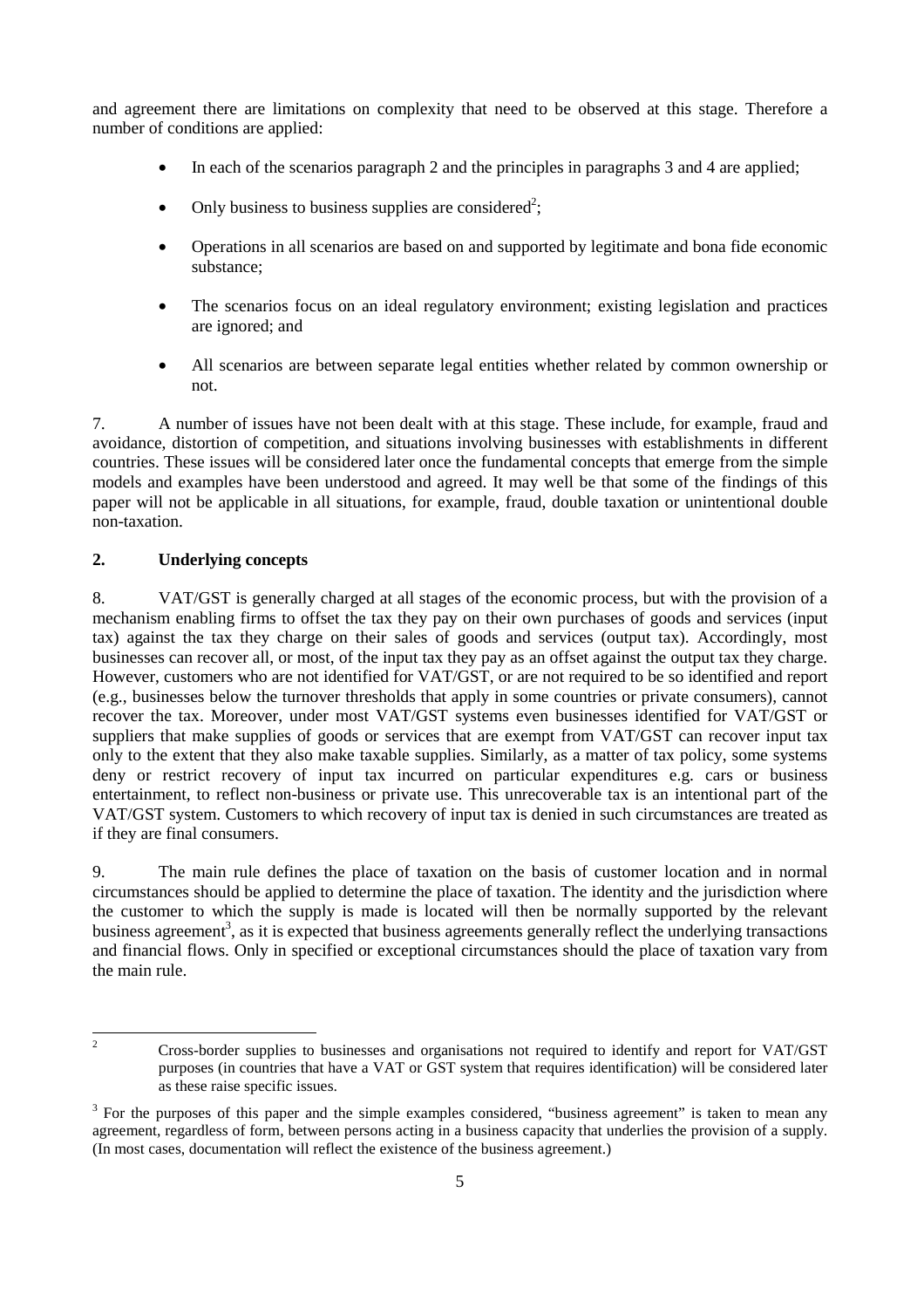10. For VAT/GST, a number of factors must exist before the tax can be charged in a particular place. There has to be, for example, a supplier, a customer, a supply and a place of taxation rule to determine the jurisdiction in which any tax should accrue. To ensure that the basic principles of neutrality, efficiency, flexibility, certainty and simplicity are achieved these, and some other, terms will need to be defined at a later stage, drawing on the lessons learned from the development of these business models and examples.

11. As a first step, it was agreed that the development of guidance on how to implement the main rule in practice should start by the examination of a selection of basic concepts as listed above (i.e. supplier, customer, supply) on the basis of simple practical examples, involving simple supplies.

#### **3. Tax Collection Mechanisms**

12. It is recommended that the business customer should account for VAT/GST, where applicable, on cross-border business-to-business (B2B) transactions using the reverse charge, self-assessment or tax shift mechanism (hereinafter reverse charge mechanism), as far as this type of mechanism is consistent with the overall design of the national consumption tax system. Once the place of taxation is determined, the country that has the right to tax the supply decides whether any tax is actually due. For example, countries may wish to consider dispensing with the requirement to reverse charge the tax in circumstances where the customer would be entitled to fully recover it through deduction or input tax credit. However, the examples that follow assume use of this mechanism as the means of accounting for the tax. There may well be issues connected to reverse charge that will need addressing at a later stage, but for the moment the working assumption is that this mechanism is appropriate.

13. In these circumstances the reverse charge mechanism has a number of key advantages. Firstly, the tax authority in the country of consumption can verify and enforce compliance since that authority has jurisdiction over the customer. Secondly, the compliance burden is shifted from the supplier to the customer and is minimised since the customer has full access to the details of the supply. Thirdly, the compliance costs for the tax authority are also low because the supplier is not required to meet tax obligations in the customer's country (e.g. VAT/GST identification, audits, which would otherwise have to be administered). Finally, it reduces the revenue risks associated with the collection of tax by non-resident suppliers, whether or not that supplier's customers are entitled to deduct the tax or recover it through input tax credits.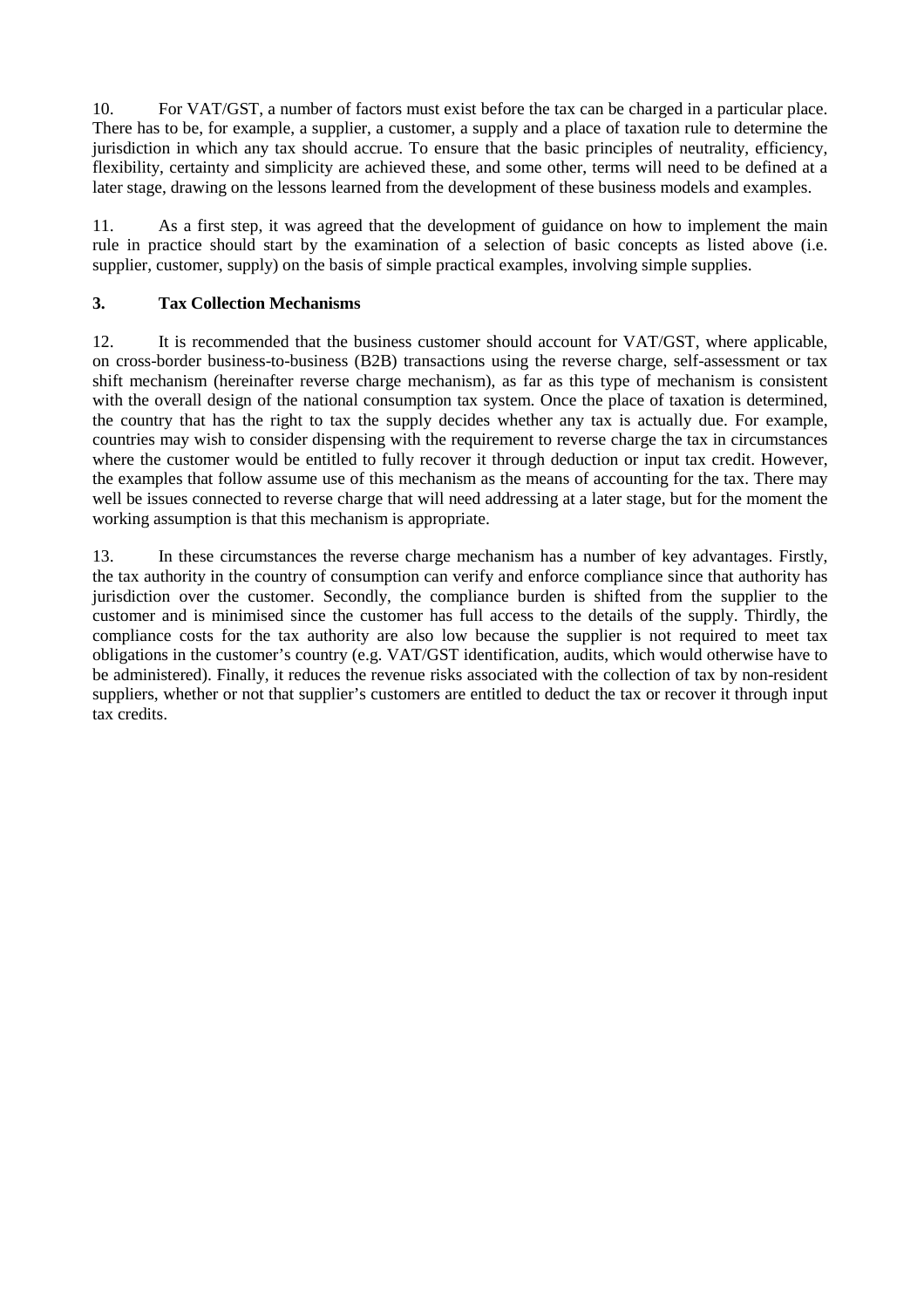#### **4. Applying the Concepts to a practical case**

*Step 1: Transaction between 2 separate legal entities (whether related by common ownership or not):* 



14. FF Consultancy (FFCA) is a business located in country A specialising in analysing retail food markets, CB Markets (CBMB) is a food retail business located in country B. Neither FFCA nor CBMB have other establishments for VAT/GST purposes. CBMB is considering expanding its retailing activities beyond Country B and approaches FFCA. The two companies enter into a business agreement under which FFCA will provide an analysis of market conditions in Country A to CBMB. CBMB will pay FFCA a sum of money in return for FFCA performing its obligations under this business agreement.

15. According to the business agreement, FFCA will be the supplier and CBMB will be the customer. There will be a supply of a service provided by the supplier to the customer for consideration. In accordance with the main rule, the place of taxation will be country B, which is the country where the customer is located.

16. Subject to any issues arising from further work, the result remains the same even where the supplier and customer are two separate legal entities related by ownership, .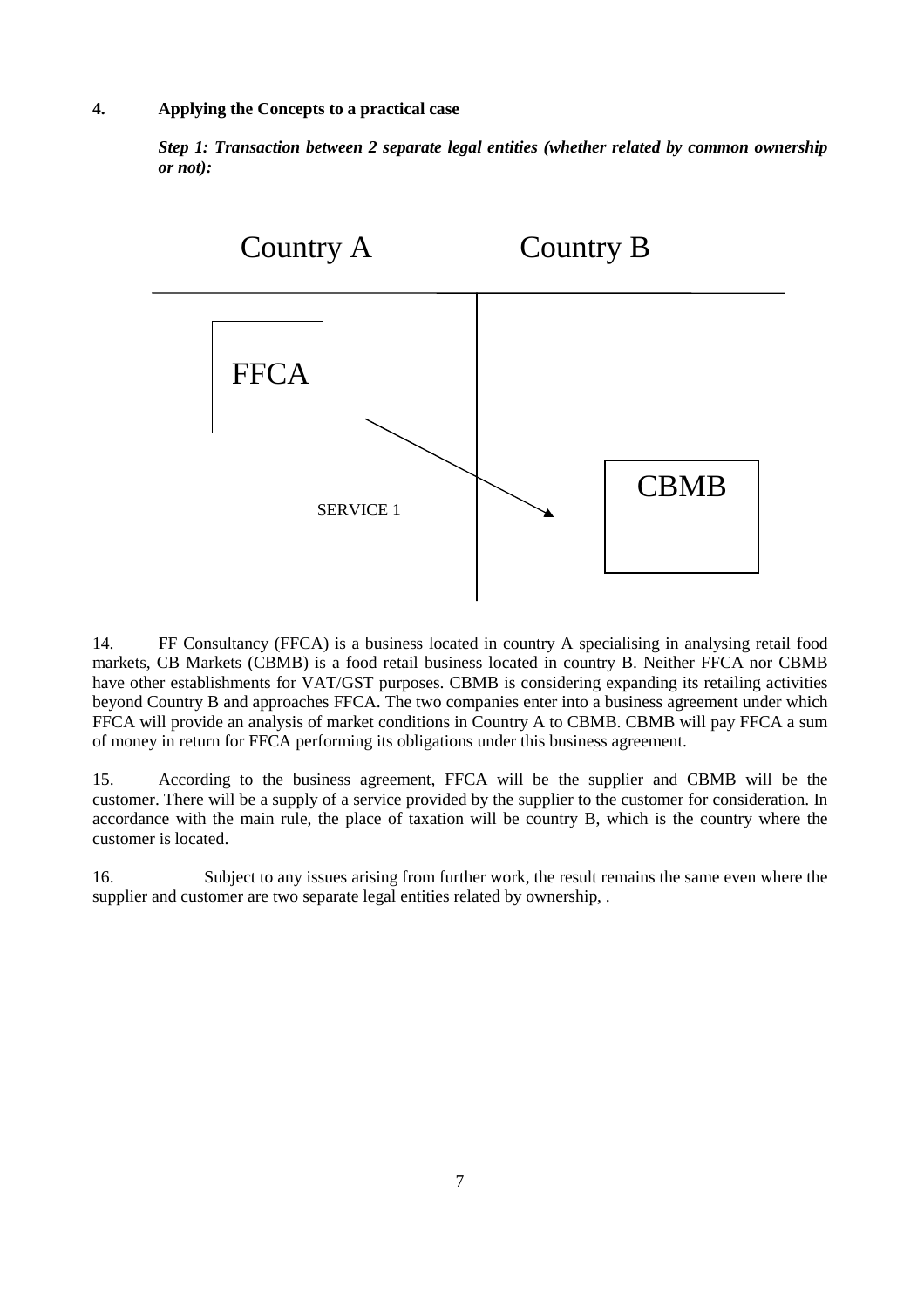*Step 2: Two separate Transactions involving three separate legal entities.* 



17. FFCA decides to expand its consultancy activities in Country B. In order to do so it engages the services of a marketing company in Country B – MMB, a company that has no ownership connection with FFCA or CBMB. MMB supplies its services of marketing to FFCA under a business agreement (service 2). The supply of service 1 between FFCA and CBMB (as outlined in step 1 – analysis of the market conditions in country A) continues as before.

18. According to the business agreement MMB is the supplier and FFCA the customer. There is a supply of services for consideration. Therefore, in accordance with the main rule, the supply by MMB will be subject to taxation in Country A because that is the country where the customer is located. These are two independent supplies and are treated accordingly. The outcome of service 1 as outlined in step 1 remains unaffected.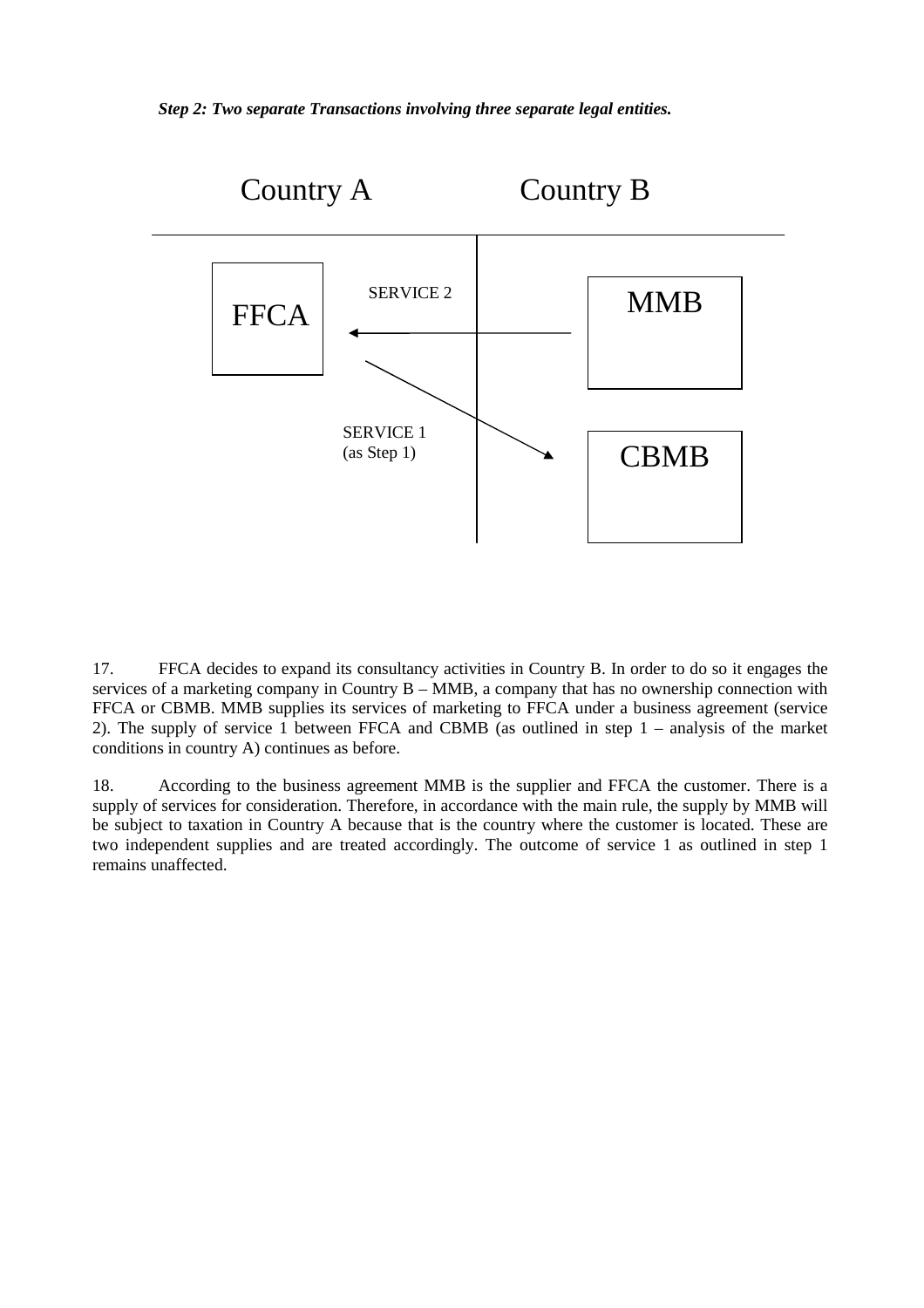

19. As FFCA's activities in Country B grow it decides to create a wholly-owned subsidiary in Country B to carry out the marketing activities (FFCB). However, from time to time and in order to provide its marketing services to its parent company in Country A, FFCB decides to buy in some marketing services from MMB (see Step 2). There is a business agreement between FFCB and MMB for these services. There is also a business agreement between FFCA and FFCB under which FFCB provides all marketing services in Country B to FFCA for consideration. The supply of service 1 between FFCA and CBMB (as outlined in step 1 – analysis of the market conditions in country A) continues as before.

20. There are now three individual supplies of services, all for consideration. The service provided by MMB to FFCB (service 3) will be a domestic supply in Country B and would be subject to tax in Country B. Applying the main rule, the onward supply of these services from FFCB to FFCA (service 2) will be subject to tax in Country A. The place of taxation will not be influenced by any subsequent supply or lack of such supply between CBMB and FFCA. The outcome of service 1 as outlined in step 1 remains unaffected.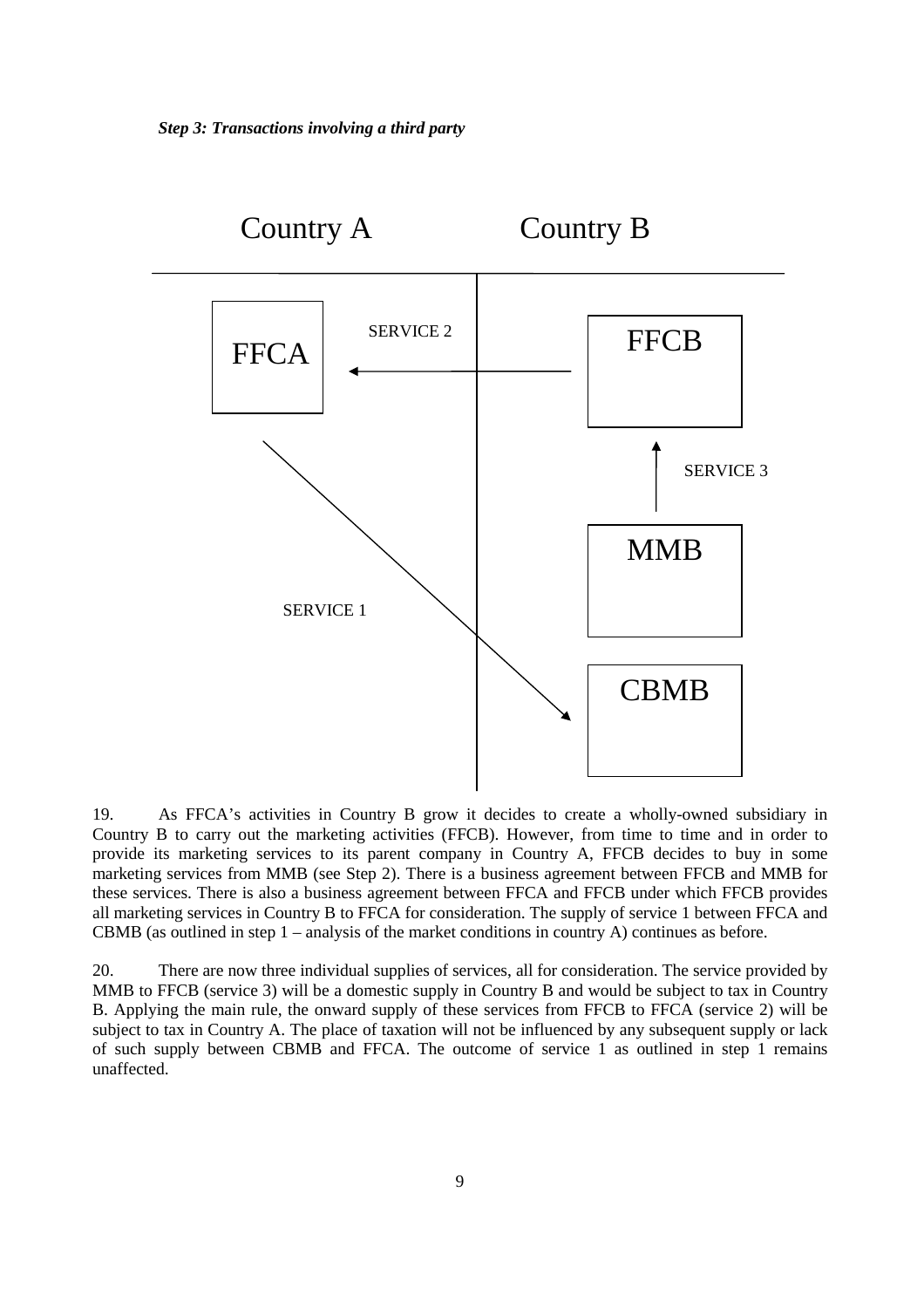

21. CBMB's business is growing and it decides to create a new company (CB Markets A, a separate legal entity) in country A. CB Markets A (CBMA) is wholly owned by CB Markets in country B (CBMB). CBMA needs specific information to conduct its business and enters into a business agreement with CBMB in which CBMB agrees to provide the relevant information in a report to CBMA. CBM Group has centralised analytical and data-gathering activities in one central site (at CBMB) in Country B. Under this agreement, CBMA will pay CBMB for this service. In order to fulfil its obligations towards CBMA, CBMB enters into a business agreement with FFCA similar to that in Step 1, except that this agreement now specifies that CBMB is permitted to disclose or re-sell the report. There are no business agreements between FFCA and CBMA<sup>4</sup>.

22. There are two separate business agreements in this example, each leading to a supply of a service for consideration. FFCA is the supplier and CBMB is the customer under one of the agreements (service 1) and CBMB is the supplier and CBMA is the customer under the other agreement (service 2). The place of taxation will be decided for each supply individually so that the determination of the place of taxation of service 1 for VAT/GST purposes will not be influenced by any subsequent supply or lack of such supply between CBMB and CBMA. In accordance with the main rule, the place of taxation for the supply of service 1 between FFCA and CBMB will be country B because country B is the country of the customer. In accordance with the main rule the place of taxation for the supply of service 2 between CBMB and CBMA will be country A because country A is the country where the customer is located.

 $\overline{a}$ 4

Situations in which an intentional or unintentional relationship is created between FFCA and CBMA (such as delivery of report or other activities) will be dealt with later as part of more complex models.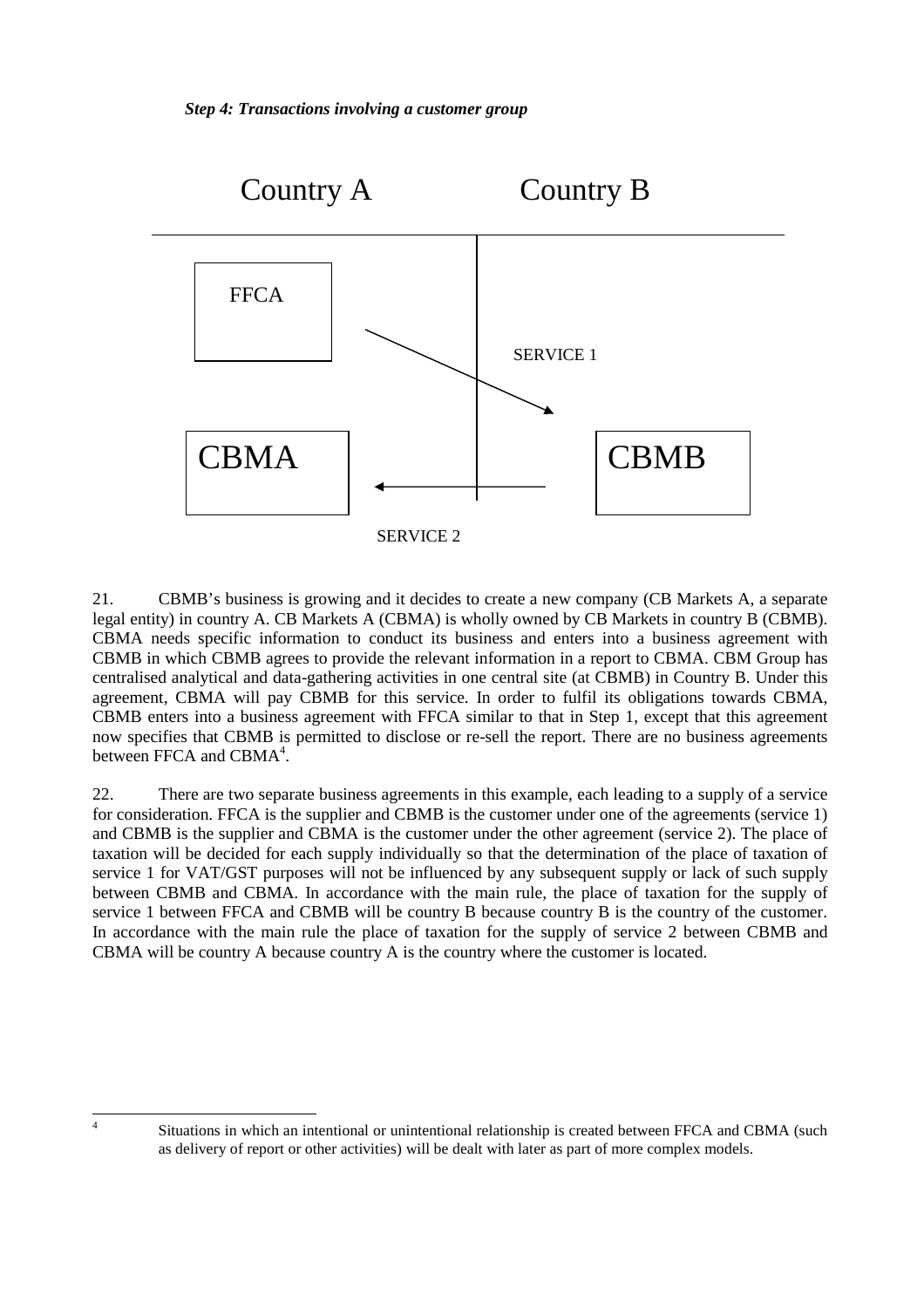

23. Step 4 had a customer group (CBMA and CBMB) but in this example there is a supplier group (FFCA and FFCB). FFCA expands its operations and asks FFCB to undertake other activities in addition to marketing services. FFCB enters into a business agreement with FFCA under which it will provide data gathering services to FFCA. The data received from FFCB will be analysed by FFCA in its offices in country A and will be used by FFCA in the course of its supply of overall consultancy services (analysis of market conditions in country B) to CBMB under its business agreement with CBMB. FFCA will receive payment from CBMB for the consultancy services supplied to CBMB under the business agreement with CBMB. FFCB will receive payment from FFCA for the data gathering services supplied under the business agreement between FFCA and FFCB<sup>5</sup>.

24. FFCB is the supplier and FFCA is the customer under one of the agreements (service 1) and FFCA is the supplier and CBMB is the customer under the other agreement (service 2). There are therefore two separate supplies of services, both for consideration. In accordance with the main rule, the place of taxation for the supply between FFCB and FFCA will be country A because country A is the country where the customer is located. In accordance with the main rule, the place of taxation for the supply between FFCA and CBMB will be country B because country B is the country where the customer is located. The place of taxation will be decided for each supply individually. The fact that CBMB knows that FFCB has collected data from country B and has contributed to the supply of the final service does not impact the determination of the place of taxation: the business agreement should be followed.

5

Situations in which an intentional or unintentional relationship is created between FFCB and CBMB (such as delivery of report or other activities) will be dealt with later as part of more complex models.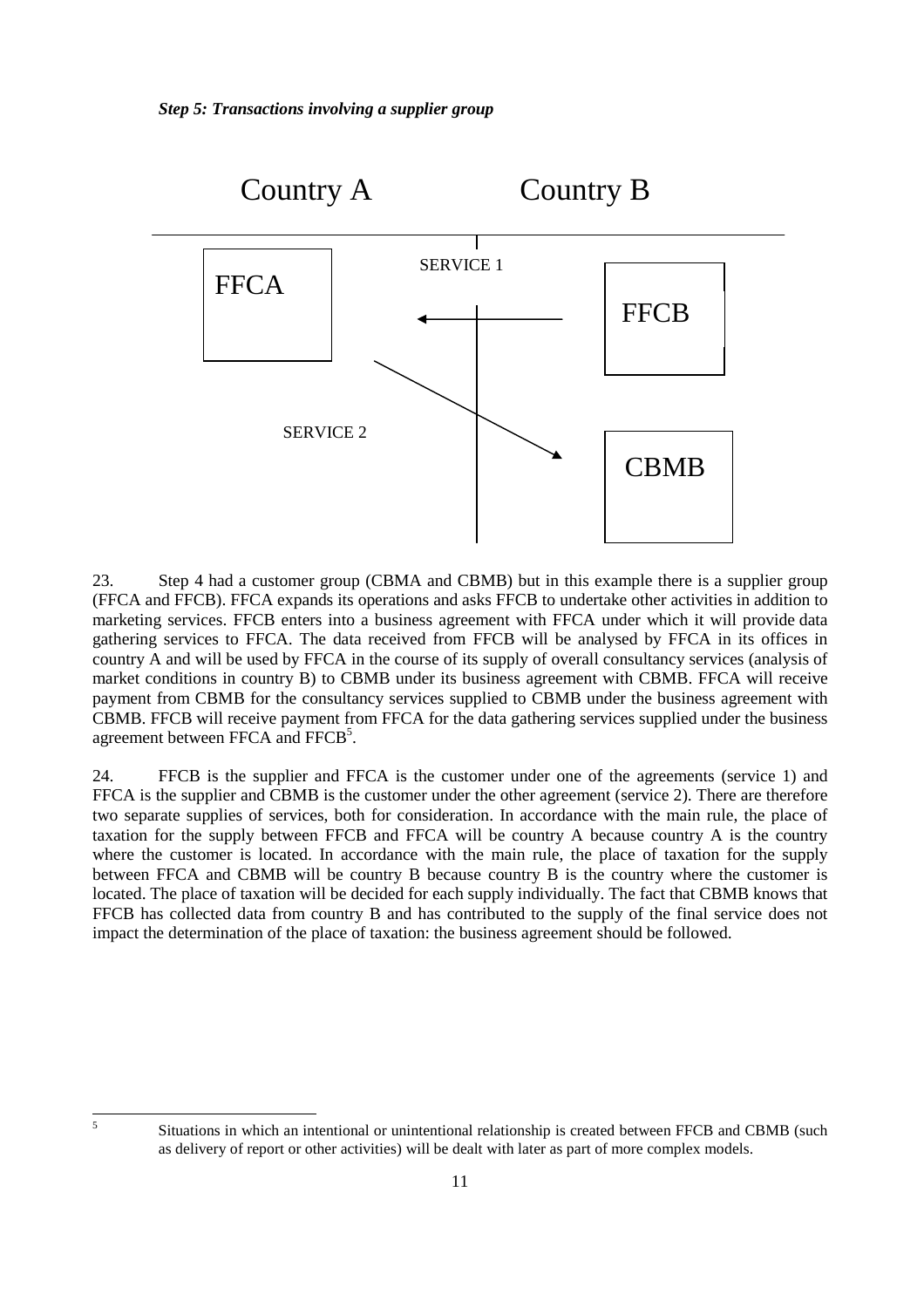#### **Summary of work to date**

**25. The examples illustrate that, in practical terms, the result of the main rule is that the jurisdiction where the customer is located, as normally supported by the business agreement, has the taxing rights over a service or intangible supplied across international borders.** This principle should be applicable in the following way:

- The place of taxation should be decided for each supply individually so that the determination of the place of taxation of a service or intangible for VAT/GST purposes will not be influenced by any subsequent supply or lack of such supply;
- This normally remains the case whether or not the two parties to a transaction are related in terms of ownership and control;
- A business in the customer's jurisdiction which is related through common ownership to the supplier does not affect these conclusions as long as there is no supply from that business to this customer;
- Similarly, a business in the supplier's jurisdiction which is related through common ownership to the customer does not affect these conclusions as long as there is no supply from the supplier to that business.